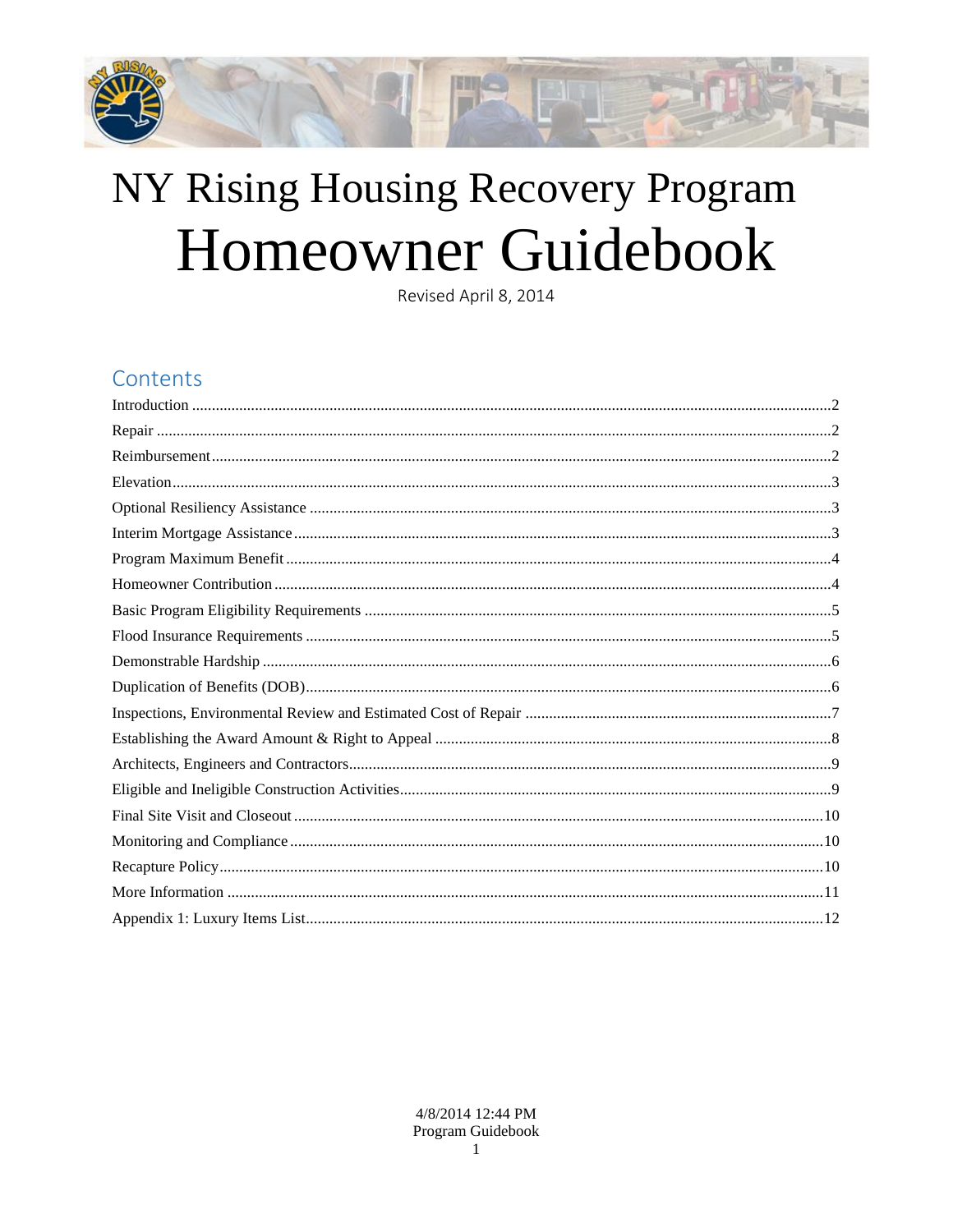

#### <span id="page-1-0"></span>Introduction

In response to Hurricane Sandy, and with the Federal Community Development Block Grant Disaster Recovery (CDBG-DR) funding, New York State (the State) developed the NY Rising Housing Recovery Program along with several other Disaster Recovery initiatives as outlined in the State's Action Plan. The NY Rising Housing Recovery Program is designed to help New Yorkers that were impacted by Hurricane Sandy, Hurricane Irene, or Tropical Storm Lee, to recover and rebuild, and, just as importantly, to stimulate economic growth in the affected communities.

Assistance may be provided to address remaining unmet housing recovery needs in a variety of categories, including Home Repair, Reimbursement, Mitigation/Elevation, Interim Mortgage Assistance, and/or Buyouts. Assistance may also be available to owners of rental properties in the impacted regions. Receipt of funding under this program may not duplicate disaster-related assistance you have already received or may be eligible for from other Federal, State, Local and/or private sources of disaster-related assistance, including, but not limited to, Homeowners and/or flood insurance proceeds. Note that the CDBG-DR funding is intended to help New York residents meet basic livability standards, in contrast to insurance compensation that may be based on insurance costs.

This document outlines the elements of Repair, Reconstruction, Reimbursement, Mitigation and Interim Mortgage Assistance in the NY Rising Housing Recovery Programs for the Homeowners.

### <span id="page-1-1"></span>Repair

The program will assist in covering the costs to repair or reconstruct a storm-damaged home, replace damaged non-luxury appliances, and address environmental hazards such as lead and asbestos. Assistance is limited to covering eligible costs remaining after using any other public or private assistance provided for rebuilding. These forms of other assistance include, but are not limited to, assistance from any federal, state, or local government program; private insurance proceeds; or charitable contributions.

Maximum award caps apply, and certain luxury items are not considered eligible costs. A list of excluded luxury items is provided as an appendix to this Guidebook.

Where a home has received substantial damage, inspectors may recommend reconstruction rather than repair. In this instance, Homeowners will have the option to choose repair or reconstruction, consistent with local building codes and other regulations.

#### <span id="page-1-2"></span>Reimbursement

The State may reimburse for the portion of the project which was completed prior to inspection. This reimbursement does not preclude Homeowners from participating in the repair program for construction work that has not yet been completed.

All reimbursement requests will be subject to thorough review and consideration against program rules and Federal HUD CDBG-DR guidelines; not all work completed will be eligible for reimbursement.

Once an Inspector has been to the site and reviewed the completed work an award will be determined indicating the amount of repayment for which each Homeowner is eligible. Work completed prior to a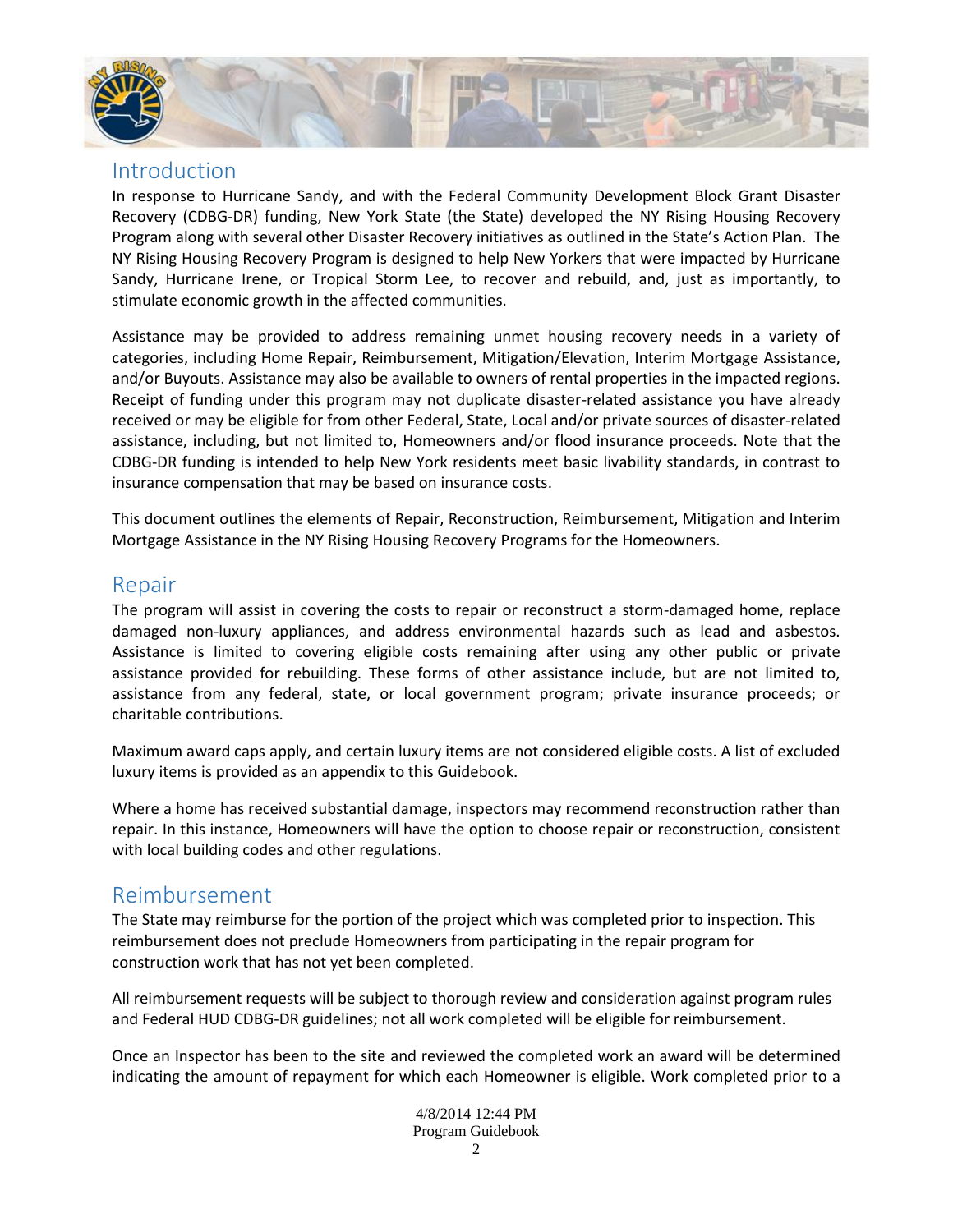

qualifying storm event will not be reimbursed.

Homeowners should provide documentation showing they hired an Architect/Engineer if they used one for the completed work on their home and want to be reimbursed for this cost.

## <span id="page-2-0"></span>Elevation

Homeowners with damaged homes who live in the 100 year floodplain **AND** whose homes are substantially damaged are required to elevate their homes. They are eligible for elevation funding and an increase in their maximum benefit cap. The Program will determine Substantial Damage by:

- 1) Receipt of a substantial damage letter from their Flood Plain Administrator, or
- 2) Inclusion in the FEMA data set and/or the municipality indicating the home was substantially damaged, or
- 3) The home is determined to require demolition and reconstruction

For those who do not fit in one of the categories above, the Homeowner can provide additional documentation such as tax records or an appraisal and the Program can review and approve on a case by case basis. Homeowners with damaged homes in the 100 year flood plain who are **NOT** substantially damaged are eligible for elevation funding but will not receive an increase in their maximum benefit cap.

Homeowners outside the 100 year flood plain are not eligible for elevation funding. However, homeowners who have had repeated loss status from FEMA or whose land is only partially in the 100 year flood plain may be entitled to elevation funding and should enquire with their Customer Representative.

#### <span id="page-2-1"></span>Optional Resiliency Assistance

The program will also assist in in paying for "optional mitigation" measures. You can have your Architect/Engineer build this into his/her scope of work as long as the cost total is no greater than the \$30,000 and under the cap amount. These are the optional resiliency measures:

- Elevation of electrical systems and components
- Securing of fuel tanks
- Use of flood resistant building materials below base flood elevation (retrofits to be limited in scope to be cost effective)
- Installation of flood vents
- Installation of backflow valves
- Installation of roof strapping

#### <span id="page-2-2"></span>Interim Mortgage Assistance

Interim Mortgage Assistance (IMA) may be available to Homeowners who are eligible participants in the NY Rising Housing Recovery Program and facing difficulties paying their mortgage notes due to increased housing expenses. The award amount will be calculated as the lower of the monthly mortgage amount or the additional housing payment, up to \$3,000 per month.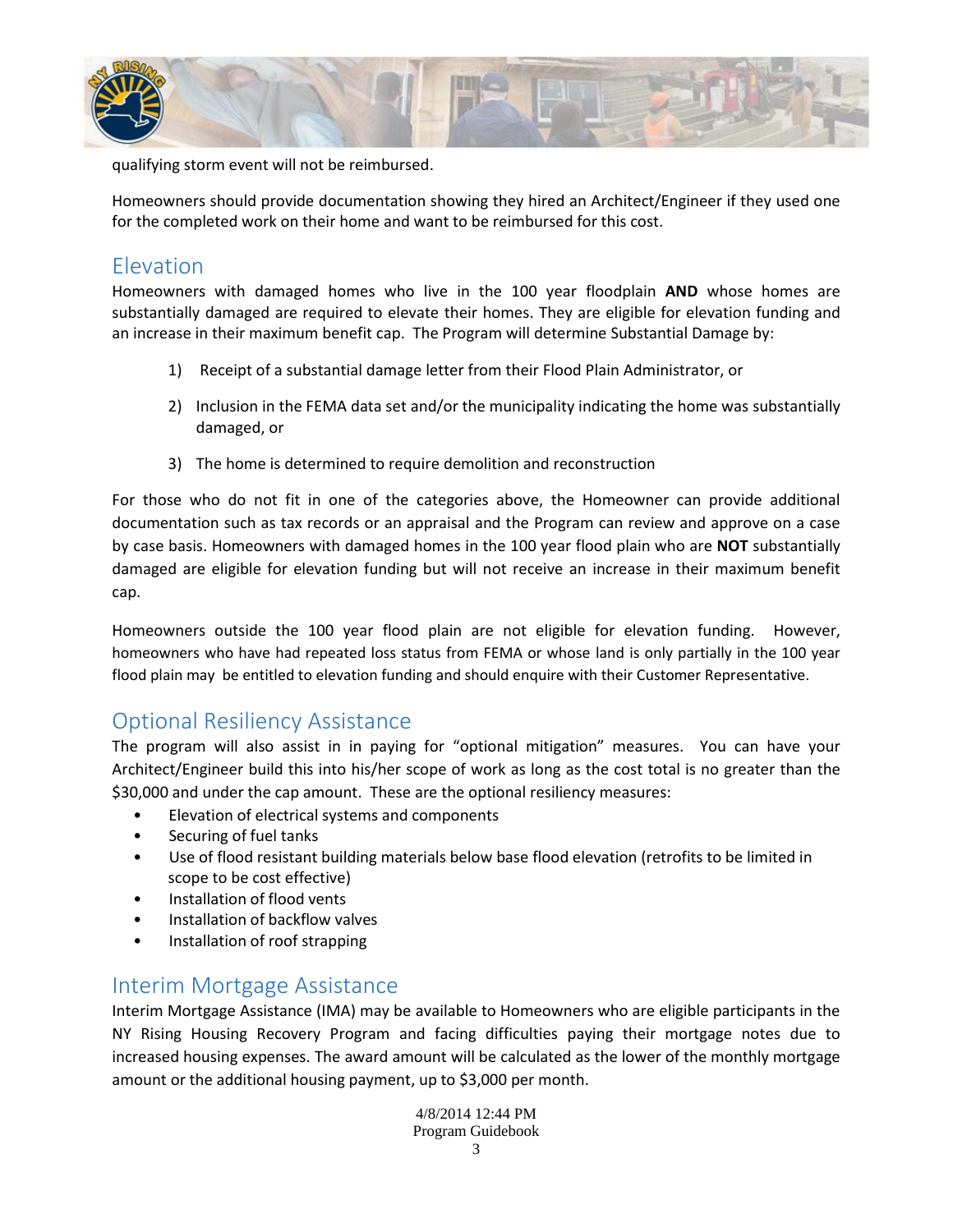

IMA applies to victims of all 3 storms (Sandy, Irene and Lee) if they meet all eligibility criteria (including eligibility for the housing program overall).

Reimbursement can be provided going back to the date of the storm, for a maximum of 6 months prior to the Homeowner's application date to the IMA program. If there are more than 6 months retroactive payments requested then the State will calculate the reimbursement beginning with the most recent mortgage statement.

IMA also applies to Homeowners who must leave their homes during the construction process, if they become displaced and remain displaced for a minimum of 1 month.

## <span id="page-3-0"></span>Program Maximum Benefit

The Program has analyzed the needs of the affected communities and the availability of funding and derived the following cap amount and allowances:

- Base Cap: The base cap amount for single-family repair and/or reconstruction coverage is **\$300,000.**
- Lower Moderate Income Allowance (LMI): Homeowners who are determined to be low or moderate income (total household income is less than or equal to 80 percent of area median income) will qualify for an increase of **\$50,000** in the cap amount. (\$300,000 Base + \$50,000 LMI = \$350,000 maximum allowed cap)
- Elevation Allowance: Homeowners with properties substantially damaged **AND** within the 100 year floodplain are eligible for a **\$50,000** increase in the cap amount to facilitate elevation. (\$300,000 Base + \$50,000 Elevation = \$350,000 maximum allowed cap)
- Homeowners that meet the requirements for the Lower Moderate Income Allowance (LMI) and Elevation Allowance will qualify to receive both cap increases. (\$300,00 base + \$50,000 LMI + \$50,000 Elevation/Mitigation= \$400,000)
- Properties within the 100 Year Floodplain that **are not** substantially damaged are qualified to apply for funds to elevate; however, the \$50,000 cap increase will not apply.

## <span id="page-3-1"></span>Homeowner Contribution

The Homeowner shall contribute all of the funds they are required to provide from sources including insurance payments, FEMA awards, SBA loans, and private resources. These funds will be verified by the Program and will be applied towards the cost of Reconstruction or Repair. Applicant must show the program evidence of available funds in the amount of the duplication of benefits and/ or homeowner upgrades, in the form of bank statement, an open line of credit, or some certification from their financial institution by completing a Verification of Deposit Form.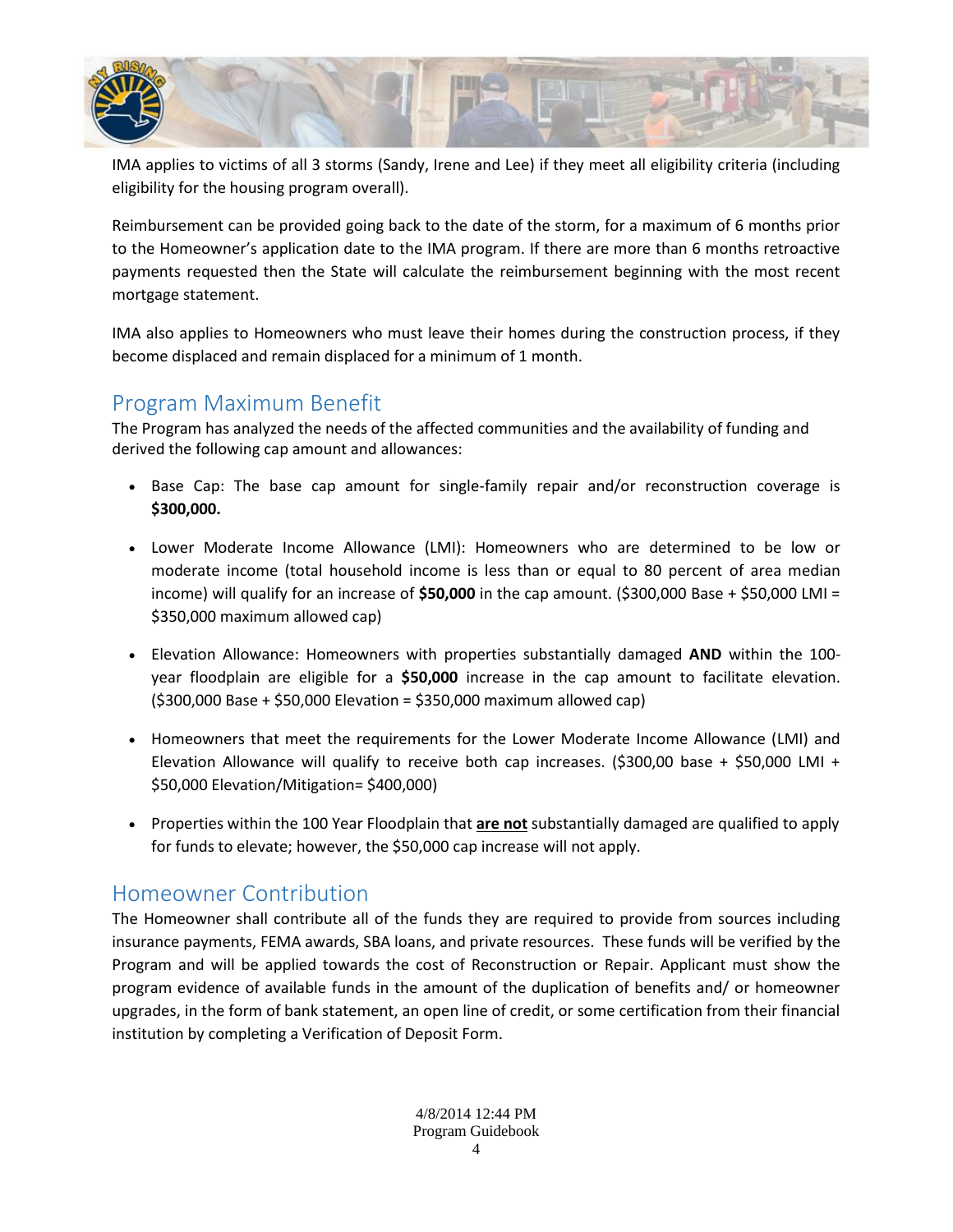

## <span id="page-4-0"></span>Basic Program Eligibility Requirements

- Housing to be assisted must be owned by the person(s) occupying the unit as their primary residence at the time of one of the three storms. Ownership is defined as holding fee simple title supported by a deed recorded with the County Recording Office.
- You live in one of the counties designated a disaster area and owned the damaged home at the time of the storm:

| <b>Eligible Counties</b> |            |                |                 |  |
|--------------------------|------------|----------------|-----------------|--|
| Albany                   | Franklin   | Otsego         | <b>Tompkins</b> |  |
| <b>Broome</b>            | Fulton     | Putnam         | Tioga           |  |
| Chemung                  | Greene     | Rensselaer     | <b>Ulster</b>   |  |
| Chenango                 | Hamilton   | Rockland       | Warren          |  |
| Clinton                  | Herkimer   | Saratoga       | Washington      |  |
| Columbia                 | Montgomery | Schenectady    | Westchester     |  |
| Delaware                 | Nassau     | Schoharie      |                 |  |
| <b>Dutchess</b>          | Oneida     | <b>Suffolk</b> |                 |  |
| <b>Essex</b>             | Orange     | Sullivan       |                 |  |

- Your home was damaged as a **direct result** of one of these storms:
	- o Hurricane Irene: (8/26/2011)
	- o Tropical Storm Lee: (9/7/2011)
	- o Hurricane Sandy: (10/29/12)
- The home is wholly residential in character (Properties containing home-based businesses will be limited to non-business uses).
- Second homes and vacation properties are **not** eligible.
- Homeowners of individual condo and co-op units are eligible program applicants.
- Associations owning / governing the common spaces of such buildings are also eligible Program applicants.
- If you are at risk of becoming bankrupt, you should consult your lawyer before agreeing to participate in this program.

#### <span id="page-4-1"></span>Flood Insurance Requirements

Homeowners who reside in the 100 year floodplain and receive assistance from the Program are required by Federal Law to obtain flood insurance under the National Flood Insurance Program and notify in writing any future owners of this requirement. This is in addition to Homeowners insurance that a Homeowner may choose or be required to obtain for other reasons.

**Under Federal Law, anyone that previously received Federal assistance following a disaster and was**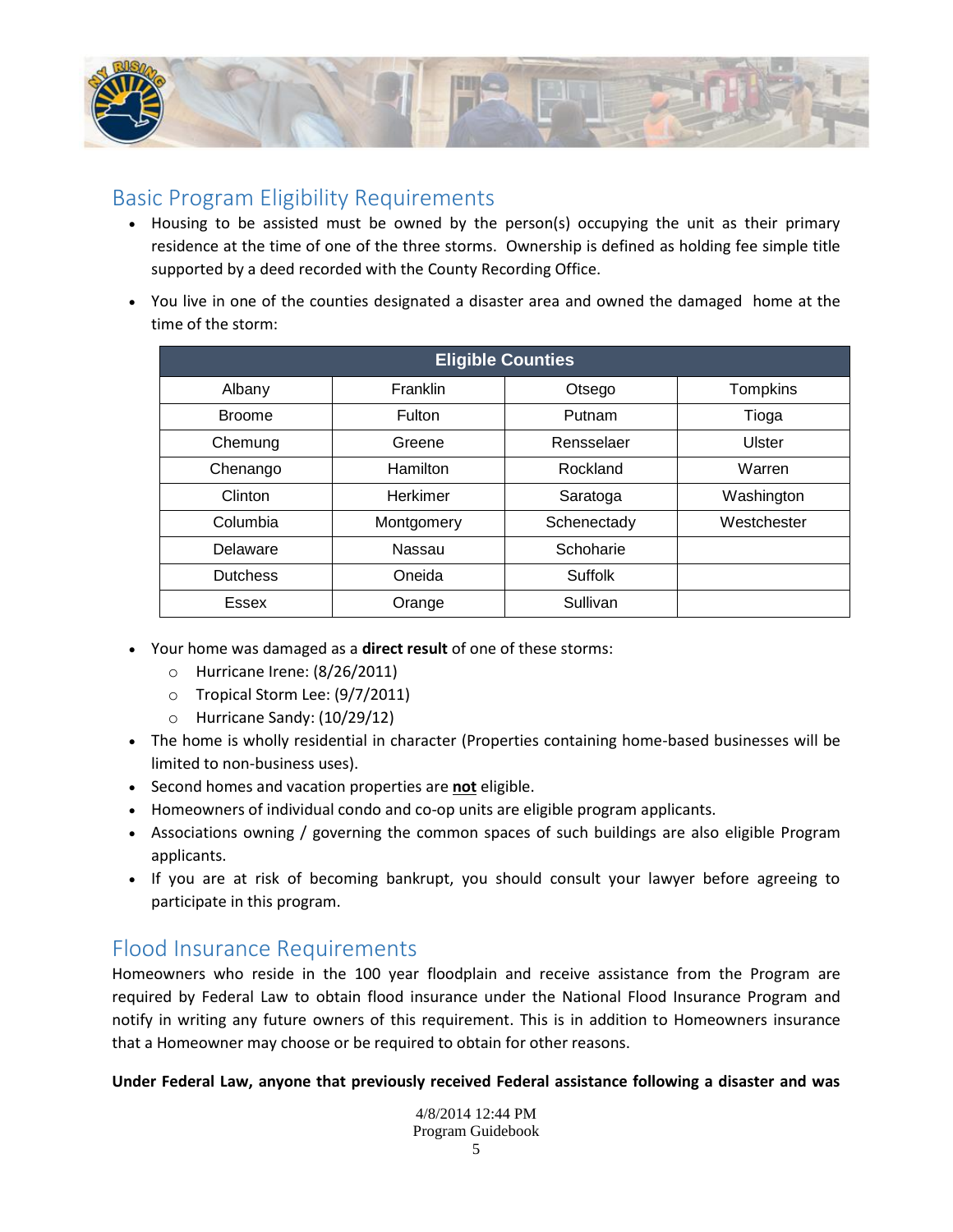

<span id="page-5-0"></span>**required to get flood insurance, but didn't, is ineligible for CDBG-DR assistance.** 

## Demonstrable Hardship

Homeowners experiencing financial hardship can have their case reviewed. Demonstrable hardships may include job loss, failure of a business, divorce, severe medical illness, injury, death of a family member or spouse, unexpected and extraordinary medical bills, disability, substantial income reduction, unusual and excessive amount of debt due to a natural disaster, etc. None of the listed examples above, individually or taken together, automatically establish a demonstrable hardship, nor is the listing above exhaustive as there may be other factors relevant to the issue of demonstrable hardship in a particular case.

If a homeowner/tenant believes that they are in the state of demonstrable hardship and that the demonstrable hardship causes them to not comply with any of the program policies, they may present their evidence of a demonstrable hardship to their Customer Representative and the program will evaluate it on a case-by-case basis after review of all of the circumstances.

# Limited Circumstances/Unmet Needs Policy

In limited circumstances the demonstrable hardship policy may not be sufficient to cover gaps in funding the homeowner has experienced for circumstances outside of the homeowner's legal control. In these instances, the Program has developed an Unmet Needs policy that will provide a work-out option to support homeowners that do not have sufficient funds to repair or reconstruct their homes despite receiving other federal resources for this purpose.

Eligible reasons but not limited to:

- Contractor fraud
- Theft/vandalism
- <span id="page-5-1"></span>Damage from a subsequent event (i.e. storm, fire, flood) which caused damages to the dwelling.

## Duplication of Benefits (DOB)

Financial assistance received from any entity or organization that is provided for the stated purpose of housing repair may be considered a Duplication of Benefit (DOB). DOB occurs when a beneficiary receives assistance from multiple sources for a cumulative amount that exceeds the total need for a particular recovery purpose. Section 312 of the federal Robert T. Stafford Disaster Relief and Emergency Assistance Act (42 U.S.C. 5121 et seq.) prohibits any person, business concern, or other entity from receiving financial assistance with respect to any part of a loss resulting from a major disaster as to which a Homeowner has received financial assistance under any other program or from insurance or any other source. Common sources of disaster recovery assistance include insurance, FEMA, SBA, non-profit organizations, faith-based organizations, other disaster relief organizations, and other governmental entities.

In accordance with the Stafford Act, Disaster Recovery funds issued through HUD's Community Development Block Grant Disaster Recovery (CDBG-DR) program may not be used for any costs for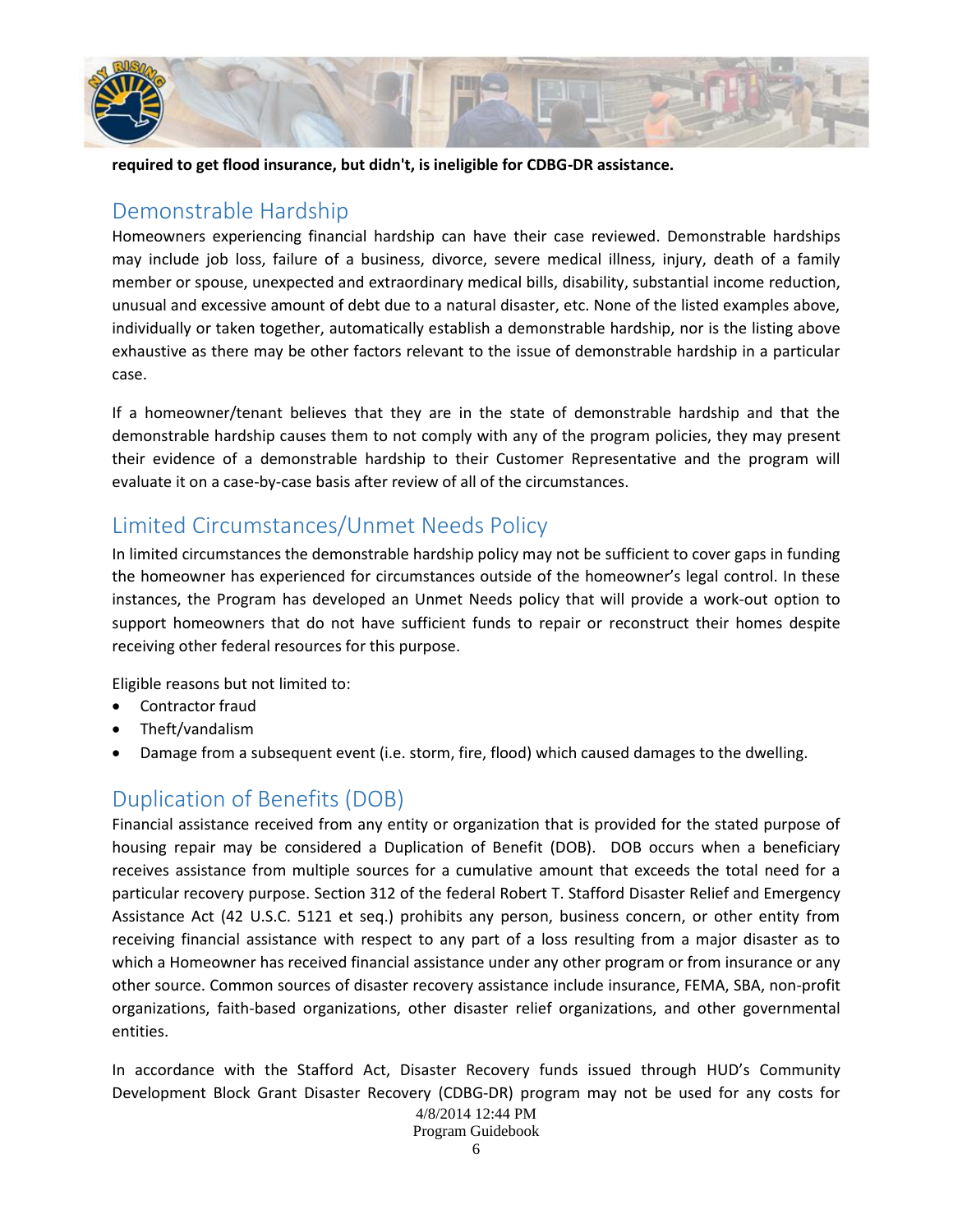

which other disaster recovery assistance was previously provided or available.

The first step of the duplication of benefits calculation is to determine the amount of funds previously received to assist with disaster needs. Homeowners are required to disclose all sources of disaster recovery assistance received, and the State is required to verify the amount received. DOB is determined by using a process called the verification of benefits (VOB). A background check is also required by HUD to prevent fraud, waste and abuse.

Some previously received assistance may not be deemed duplicative, if substantiated by documentation by the Homeowner and approved by an authorized person, including funds used for a different eligible purpose (e.g. temporary housing), funds not available to the homeowner (e.g. insurance funds to pay off mortgage directly), a private loan not guaranteed by the SBA, assets, monies received used to repair damage from a prior storm, or lines of credit available to the Homeowner, or already used funds to repair home.

Certain expenditures previously incurred by a homeowner are allowable costs and can offset assistance previously received. However, the Homeowner must provide documentation to support the expenditures. If receipts or documentation are not available the work may be verified through an inspection.

Below are some examples of allowable expenditures:

- Debris removal
- Structural repairs
- Septic or sewage system repair
- Well or other water system repair
- Utilities (electrical, plumbing and gas systems) repair
- Maintenance of clear entrance and exit ways from your home
- Temporary housing (can only offset FEMA awards)
- Contractor fraud
- Forced mortgage payment
- Essential appliances (e.g. refrigerator, stove/oven, water heaters)
- Permits and fees related to repair work already completed

Below are some examples of unallowable expenditures:

- Non-essential appliances (washer/dryer)
- Food, clothing, household goods
- Shed, fence (any structure not under common roof)
- Funeral costs
- Insurance premiums
- Flatbed trailers
- Landscaping

#### <span id="page-6-0"></span>Inspections, Environmental Review and Estimated Cost of Repair

The Construction Management Team will work with Homeowners to schedule necessary inspections of

4/8/2014 12:44 PM Program Guidebook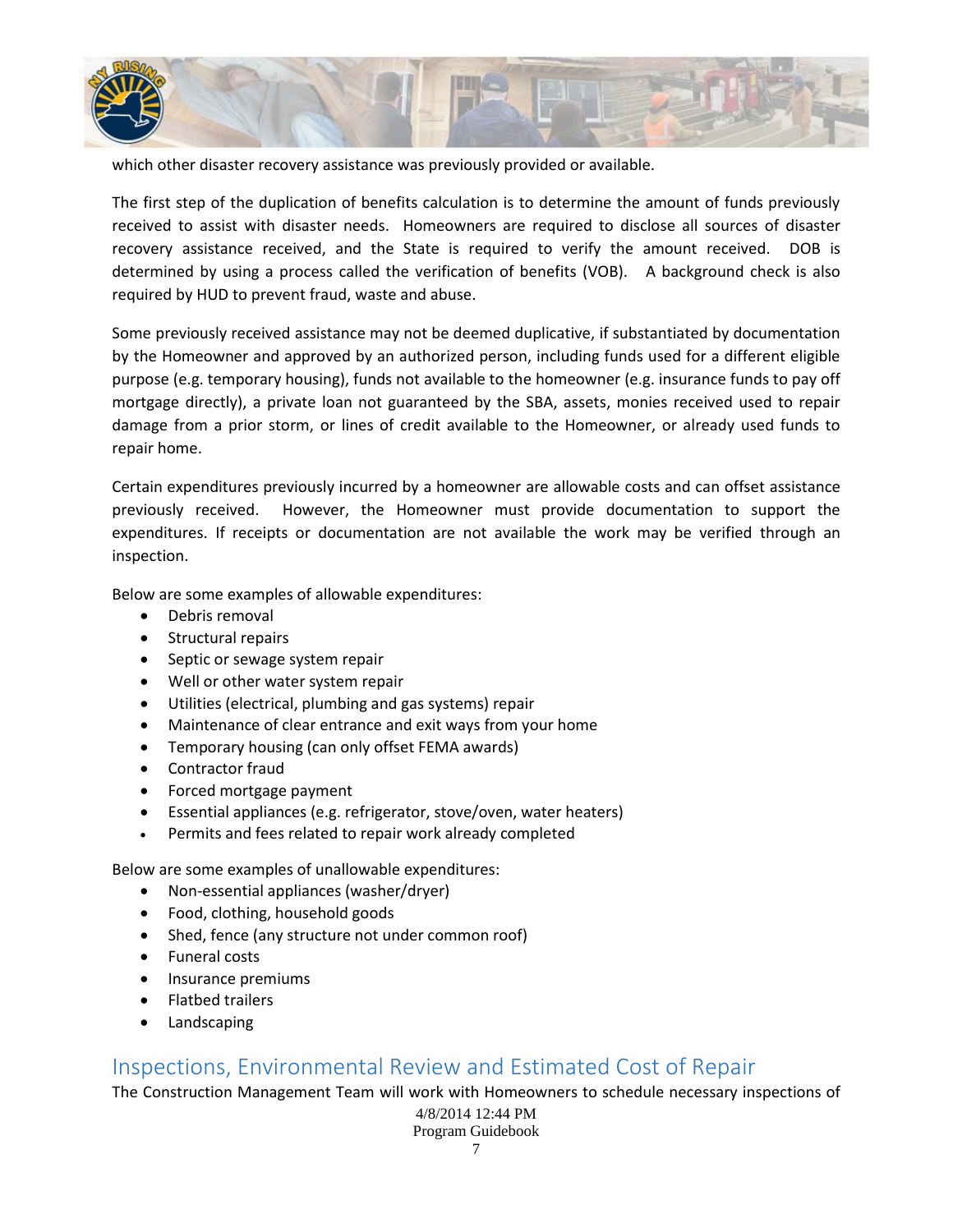

the damaged home. At this visit the Program Inspector will document that the home received damage from one of the named storms eligible for assistance and do a write-up. The write up may consist of an Estimated Cost of Repair (ECR) for the repair work remaining to be done, and if work has already been completed, an Allowable Activities report (AA) for reimbursement. The ECR will provide each applicant with the Program's estimate of the basic costs needed to repair the home. This cost may include the cost to elevate the home; however, awards may be adjusted if the home is not required to be elevated. If the home needs to be reconstructed, an AA/ECR will not be generated. The cost to reconstruct will be calculated by multiplying the square foot of the damaged home by \$160 per square foot and then adding \$5,000 for demolition. There will also be a \$25,000 extraordinary site conditions allocation within the cap for homes deemed as reconstruction.

The total value of the ECR plus the AA amount, or the reconstruction estimate, will be used to calculate the grant award from the State to bring the home to minimum property standards. Further inspections may be needed to identify repairs to bring the home to local code and to identify work needed as a result of the required Environmental Review Process (e.g. Historic Preservation requirements, Lead abatement, etc.)

As part of the federally approved NY Rising Housing Recovery Program requirements, all homes will be subject to required lead, asbestos, and radon assessments and inspections. If abatement work is required then a clearance inspection should be done upon completion of work. The homeowner may hire a contractor to perform these clearance inspections on their own or may request that the Program complete this process. At the final site visit the both REPAIR AND REIMBURSEMENT homeowners need to provide clearance documentation.

The repair of residential structures is subject to the HUD Lead-Based Paint regulations if the unit to be assisted was built prior to 1978 and the type of assistance offered will be repair. All lead, radon, or asbestos remediation is an eligible project expense and will be part of the inspection and repair or reconstruction process. Radon testing is only required in high radon counties (which doesn't include Nassau, Suffolk, NYC, Westchester, Rockland and some of the northwestern & Adirondack counties.)

## <span id="page-7-0"></span>Establishing the Award Amount & Right to Appeal

On occasion during the Program, Homeowners will receive communications indicating their Program eligibility and award amount, based on available information at the time. Any Homeowner with questions about their award or eligibility should reach out to their Customer Representative to discuss their award amount or the award determination process.

If the Homeowner disputes an eligibility determination or an award amount and wants a further review, then the Customer Representative will assist the Homeowner in requesting a Clarification. Once the Clarification review is completed, the Homeowner will receive a Clarified Determination document noting if there are any changes in their eligibility or award determination. The Homeowner will have the opportunity to sign the Clarification Determination form either accepting the determination and waiving the right of appeal or rejecting the determination.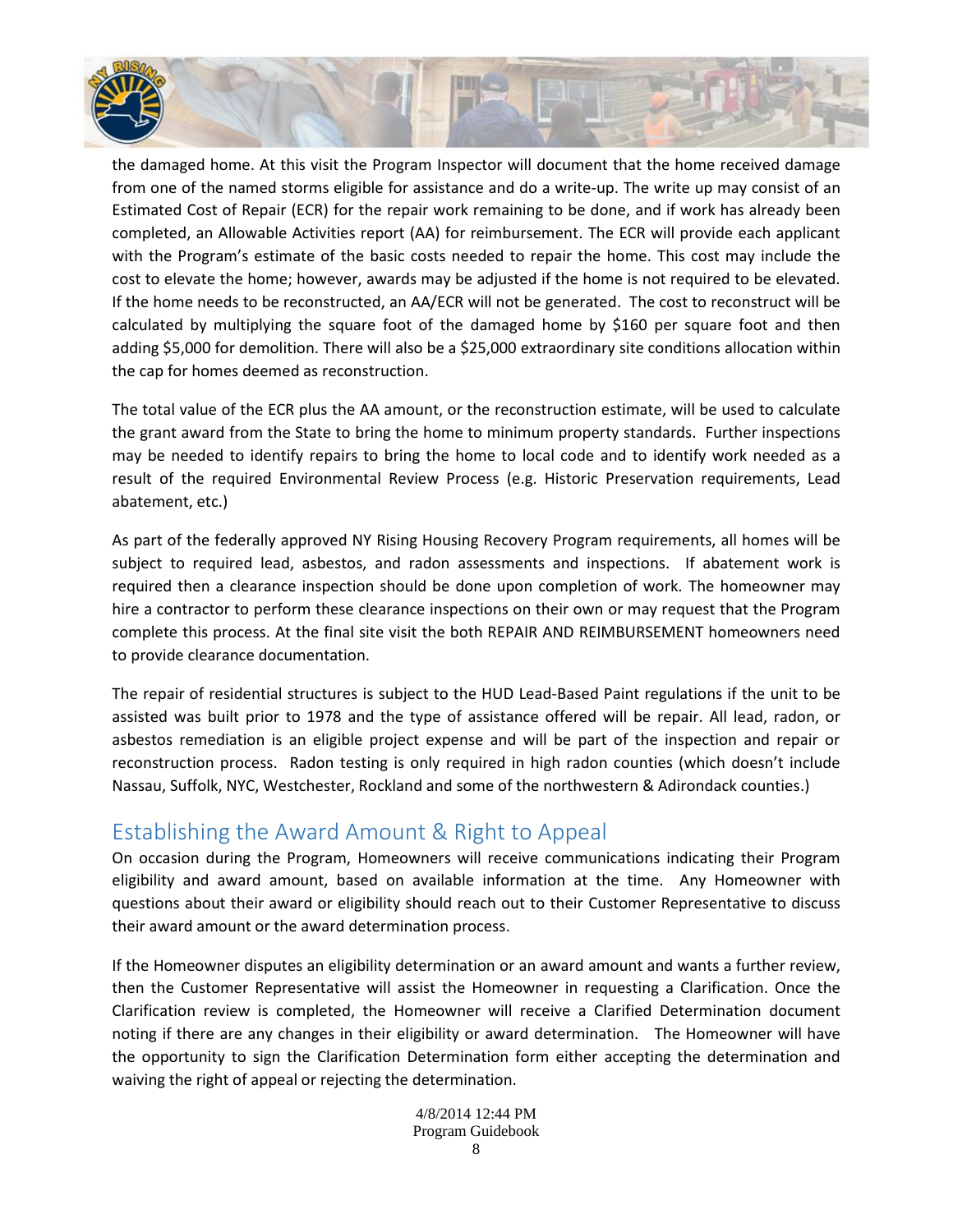

If the Homeowner rejects the determination and wishes to appeal, s/he has 60 days in which to do so by completing an Appeal form and emailing it to [housingapeals@stormrecovery.ny.gov.](mailto:housingapeals@stormrecovery.ny.gov) The 60 day time limit for an Appeal can be extended upon submission of an Appeal Extension Form. A Homeowner can only receive an Appeals Form from their Customer Representative.

## <span id="page-8-0"></span>Architects, Engineers and Contractors

Before a local building department approves and issues building permits, they may require that a licensed architect and/or engineer submit stamped plans and/or other submissions. If the Eligible Project Cost is \$10,000 or more, the Homeowner is required to consult with an architect and/or engineer after they receive their award letter. Architects and/or engineers can perform a number of services, such as getting construction plans approved by the building department, helping the Homeowner find a Contractor, assisting with leveling construction bids, monitoring construction progress and quality, advising the Homeowner during construction, and monitoring Contractor performance. The Program has included a 10% allocation which is built into the project eligible cost for the expense of hiring a licensed architect or engineer for professional design services related to construction. If a Homeowner wants to be reimbursed for design costs already incurred, he/she must submit proof that an architect or engineer was hired.

Homeowners will select their own Contractor. General construction contractors may participate in the NY Rising Housing Recovery Program if they meet minimum program requirements and have the capability to provide construction services for single family rehabilitation or reconstruction projects, including elevation of dwellings in the flood plain. The following is a brief summary of the program requirements.

Contractor Minimum Eligibility Requirements:

- Licensing: Must be licensed in the community where the work is to be performed
- Insurance: Must carry the minimum insurance required by the community where the work is to be performed.
- Bonding: Must provide payment and performance bonds for contracts in excess of \$100,000

The Homeowner will be responsible for negotiating the final costs of construction with their Contractor. The Homeowner will be responsible for funding any costs incurred in excess of their grant award.

## <span id="page-8-1"></span>Eligible and Ineligible Construction Activities

Below is a list of activities that may include repair/replacement of damage to real property, including, but not limited to:

- Roof repair/replacement
- Window/door repair/replacement
- Siding repair/replacement
- Flooring repair/replacement
- Drywall/finishing to pre-event condition
- Insulation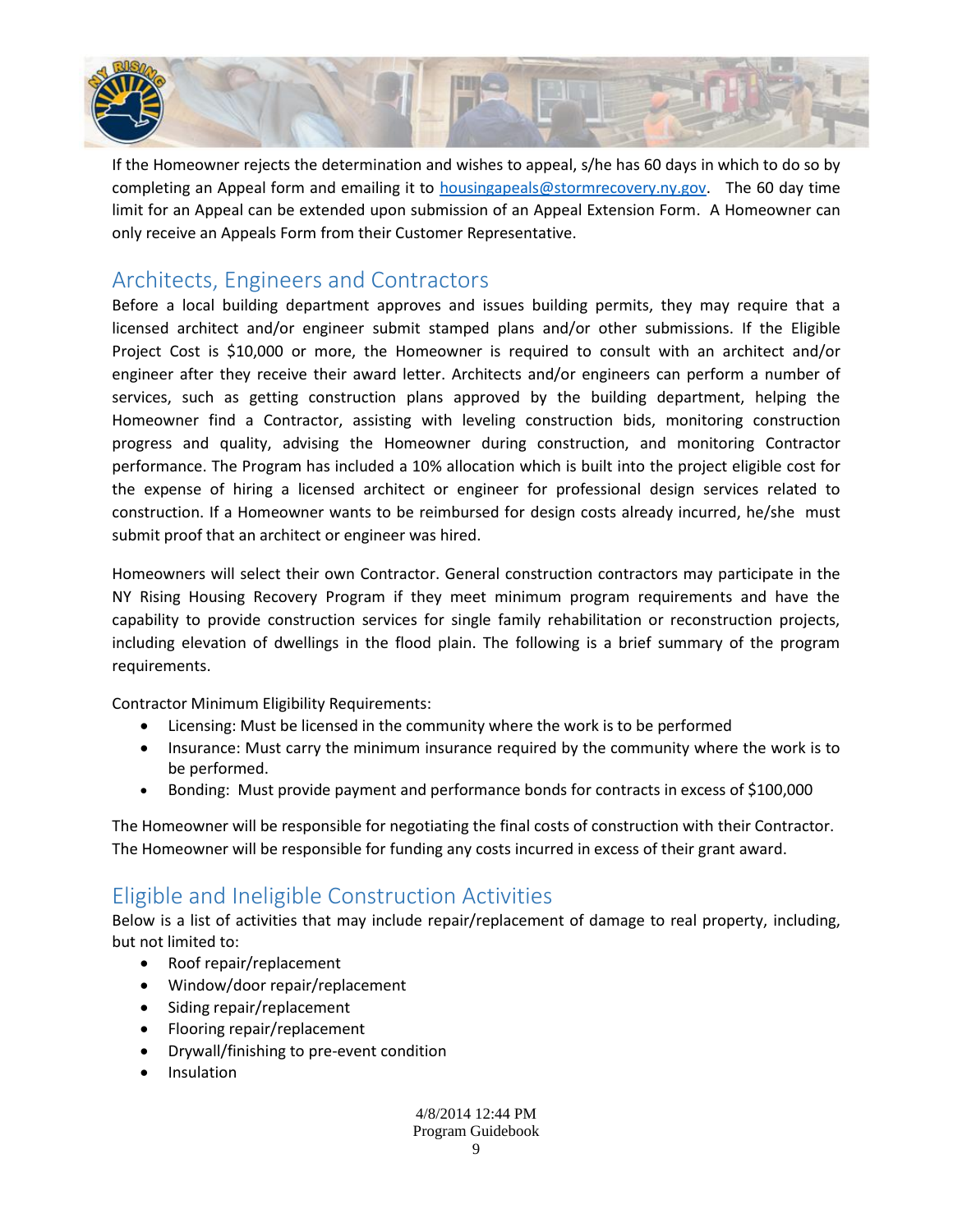

- Bathroom repair
- Foundation repairs
- Kitchen cabinet replacement
- Well/septic replacement or connection to municipal system
- Electrical system repair/replacement
- Bulkhead Repair, not seawalls
- Damage as a result of earth movement

Below are examples of ineligible activities including, but not limited to:

- Landscaping
- Work on illegal rental units
- Repairs to non-attached buildings
- Expansions
- Deck/patio repair that does not affect entrance or exit from the home
- Fencing

<span id="page-9-0"></span>All awards will be disbursed directly to the Homeowner.

## Final Site Visit and Closeout

At the end of construction, the Homeowner will request a final site visit from the Program. The Program will supply the Homeowner with required certification forms that must be completed by the Homeowner, Contractor and Design Professional. The Program will also supply the Homeowner with the list of required closeout documents to be submitted, such as a Certificate of Occupancy and environmental clearance reports. The Homeowner will be required to be present at the final site visit. During the final site visit the Program will observe and document that the scope funded by the Program is complete and meets Program and local and state code standards. The final payment will not be released until the site visit has been completed and all required closeout documents have been submitted.

#### <span id="page-9-1"></span>Monitoring and Compliance

The Program will continue to monitor that Homeowners are in compliance with all Program requirements.

## <span id="page-9-2"></span>Recapture Policy

HUD requires the Program to develop a recapture policy to identify a set of criteria in determining whether it is appropriate under certain circumstances to recapture funds or to limit or terminate a contract with the recipient of a CDBG-DR award. If the State determines that you received ineligible assistance, you will receive a notification letter explaining why your assistance was determined to be ineligible and the amount of assistance you are responsible for repaying. In the letter you will be offered a meeting to discuss the claim and given the opportunity to provide any information that might alter the decision and provided information about your right to appeal.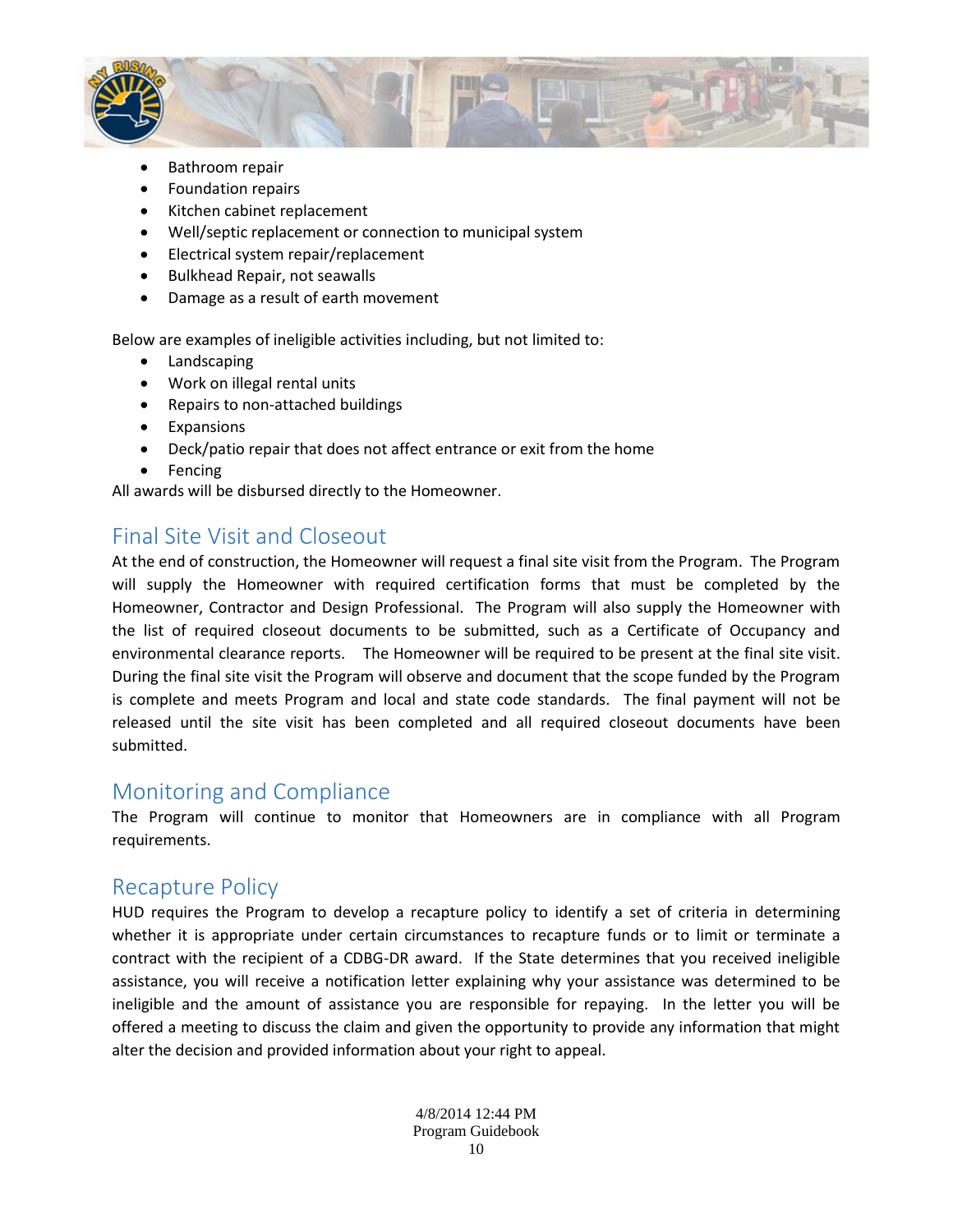

## <span id="page-10-0"></span>More Information

For more information on the program, please visit the following websites:

- Action Plan: <http://www.ny.gov/assets/documents/CDBGActionPlan.pdf>
- U.S. Department of Housing and Urban Development (HUD): <http://portal.hud.gov/hudportal/HUD>
- [www.stormrecovery.ny.gov](http://www.stormrecovery.ny.gov/)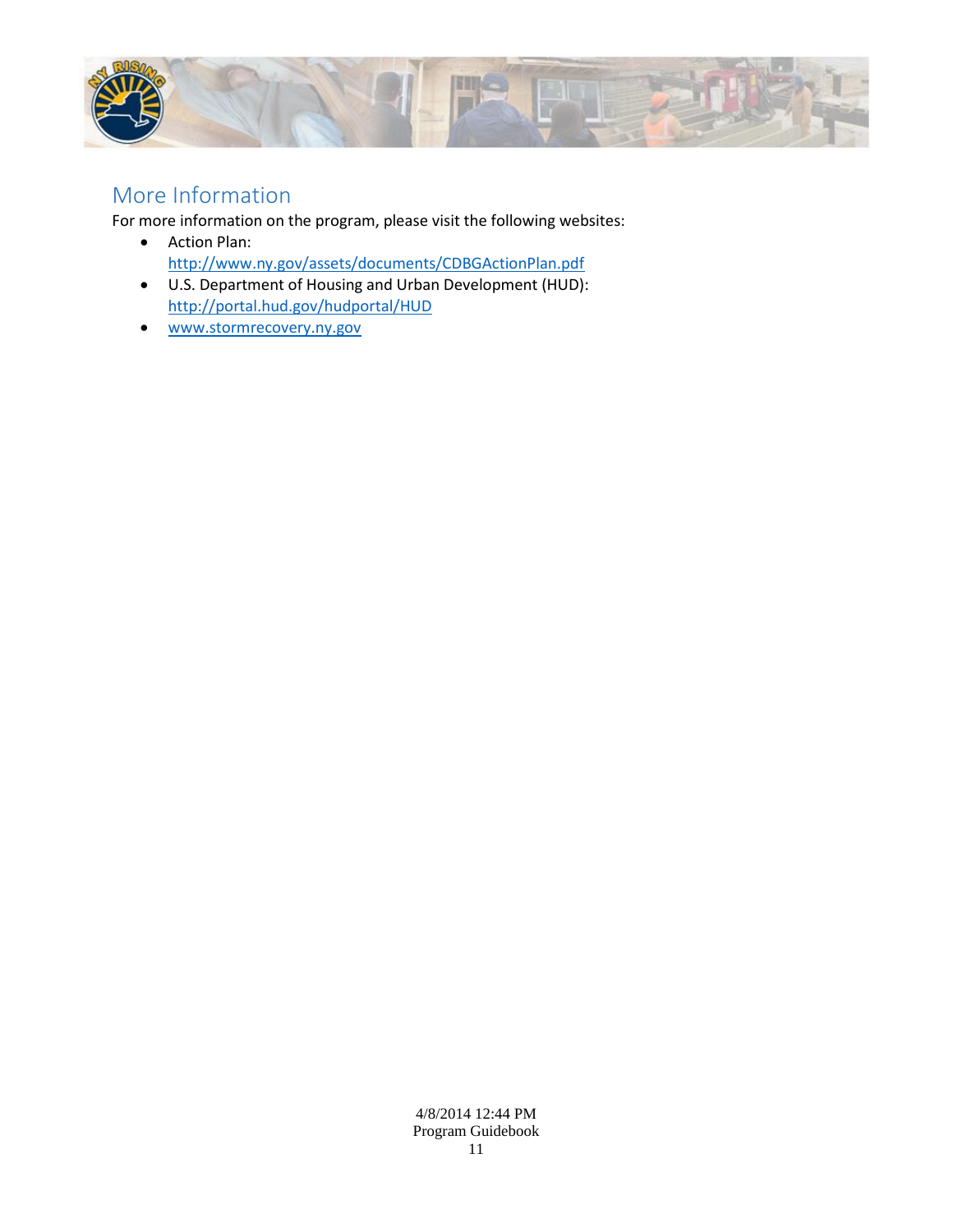

## <span id="page-11-0"></span>Appendix 1: Luxury Items List

#### **Guidance on the Prohibition of Luxury Items**

The intent of the NY Rising Housing Recovery Program is to assist owners of residential property who sustained damage due to Hurricane Sandy, Hurricane Irene, and Tropical Storm Lee in restoring their dwelling to a standard that supports the national objective of a "decent home and suitable living environment" of the federal Community Development Block Grant Disaster Recovery (CDBG-DR) program, which is providing New York State with the funding to implement repair and reconstruction activities. Applicants assisted under the NY Rising Housing Recovery Program may have their homes repaired, rehabilitated, or reconstructed to basic construction standards, but these standards do not include luxury items that are above the minimum construction standards of the program. Homeowners that wish to include a luxury item may elect to pay the difference between what the NY Rising Housing Recovery Program provides and the actual cost of the item.

The following list provides examples of luxury items that are not eligible to be paid for by CDBG-DR funds; however this list is for illustrative purposes and is not exhaustive.

- 1. Detached garages (Attached garages only allowable when repairing a home with an existing attached and damaged garage)
- 2. Garage door openers
- 3. Alarm systems, excluding smoke, fire & CO alarm systems
- 4. Irrigation systems, fountains, ponds, etc.
- 5. Sound systems, wireless computer & communication systems
- 6. Lighting controls beyond standard one & three way switches
- 7. Exterior lighting beyond lights at entry doors
- 8. Out buildings (i.e. sheds, gazebos, trash enclosures, & pool houses)
- 9. House vacuum systems
- 10. Swimming pools, hot tubs, saunas, etc. and associated equipment
- 11. Laundry equipment (i.e. washers and dryers)
- 12. Portable appliances (i.e. air conditioners, electric heaters, etc.)
- 13. Luxury countertops (i.e. no stone or composite stone)
- 14. Built-in bookshelves, radiator covers, or any item requiring custom millwork or shop drawings
- 15. Stone tile floors & walls
- 16. Luxury carpet
- 17. Wall paper
- 18. Built-in closet systems only rod & shelf allowed
- 19. New fireplaces (wood, gas, or electric); repairs to storm damaged fireplace chimneys are allowed
- 20. Exterior decks, unless to allow for egress on homes being elevated; materials limited to builder's grade composite decking and rail systems
- 21. Covered porches, unless replacing an existing covered porch
- 22. Carports
- 23. Solar Panels

#### 4/8/2014 12:44 PM

Program Guidebook